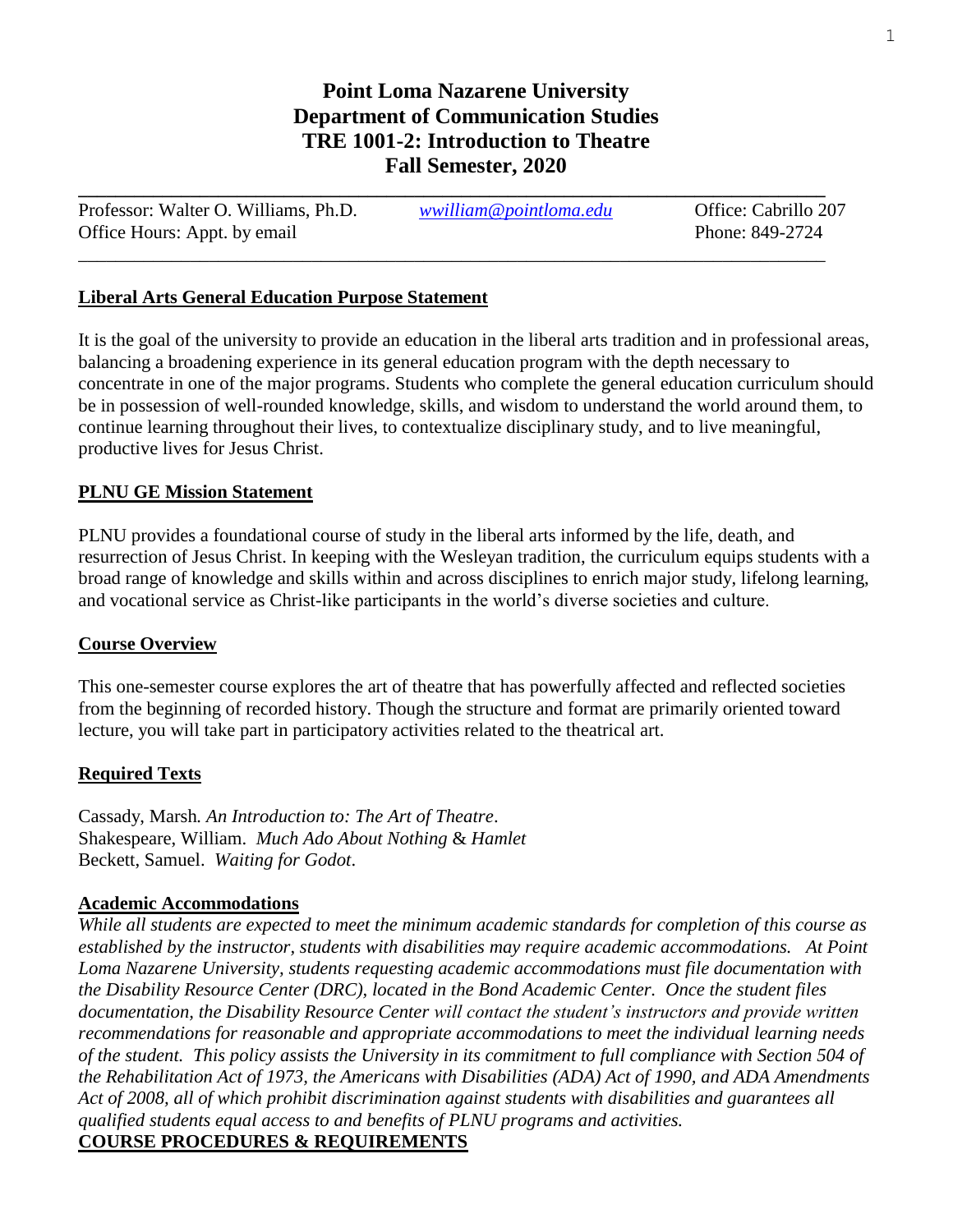- 1) Chapter Quizzes: There will be a short answer quiz following each chapter in the Marsh Cassady book. They are open-book quizzes so it is appropriate to search your text for answers; however, you need to construct you answers using your own words or the Canvas program will flag you for plagiarism. The quizzes are worth 45 points each. There are fifteen (15) of them, totaling 67.5% of your final grade.
- 2) Critiques: You will write a short analysis/critique on *Waiting for Godot*, by Samuel Becket, *Much Ado about Nothing* by William Shakespeare, and *Hamlet* by William Shakespeare. I will provide 'prompts' for each analysis. These critiques are 75 points each will account in total for 22.5% of your final grade. I will discuss this more fully in class.
- 3) Review: You will submit a written review in a newspaper style of the Broadway musical *Into The Woods*. I will provide the link to the production in the prompt. The review will critically evaluate all the pertinent artistic and craft-elements of the production (as discussed in Cassady) and will assess their effectiveness within the overall endeavor. The review will account for 10% of your final grade. See attached review for example.

PLEASE NOTE: I offer NO extra credit in this course (or any other), nor any additional work that can augment your grade. Your grade will be based on the course assignments only. There will be no "bumping up" of grades at the end of the semester; so please **DO NOT** email me asking for this kind of accommodation.

# **100 POINT GRADING SCALE:**

| <b>GRADE</b> | POINT VALUE |
|--------------|-------------|
| A            | 93-100      |
| $A-$         | 90-92       |
| $B+$         | 87-89       |
| B            | 83-86       |
| $B -$        | 80-82       |
| $C+$         | 77-79       |
| $\mathsf{C}$ | 73-76       |
| $C-$         | 70-72       |
| $D+$         | 67-69       |
| D            | 63-66       |
| D-           | $60 - 62$   |
| F            | $0 - 59$    |

#### **GRADE BREAKDOWN**

Grading for this course will be determined in the following manner:

| Quizzes                        | 15 @ 4.5%   |
|--------------------------------|-------------|
| Play Critique                  | 3 @ $7.5\%$ |
| <b>Performance Review</b>      | $\%$        |
| <b>TOTAL</b>                   | $100\%$     |
| <b>Student Responsibility:</b> |             |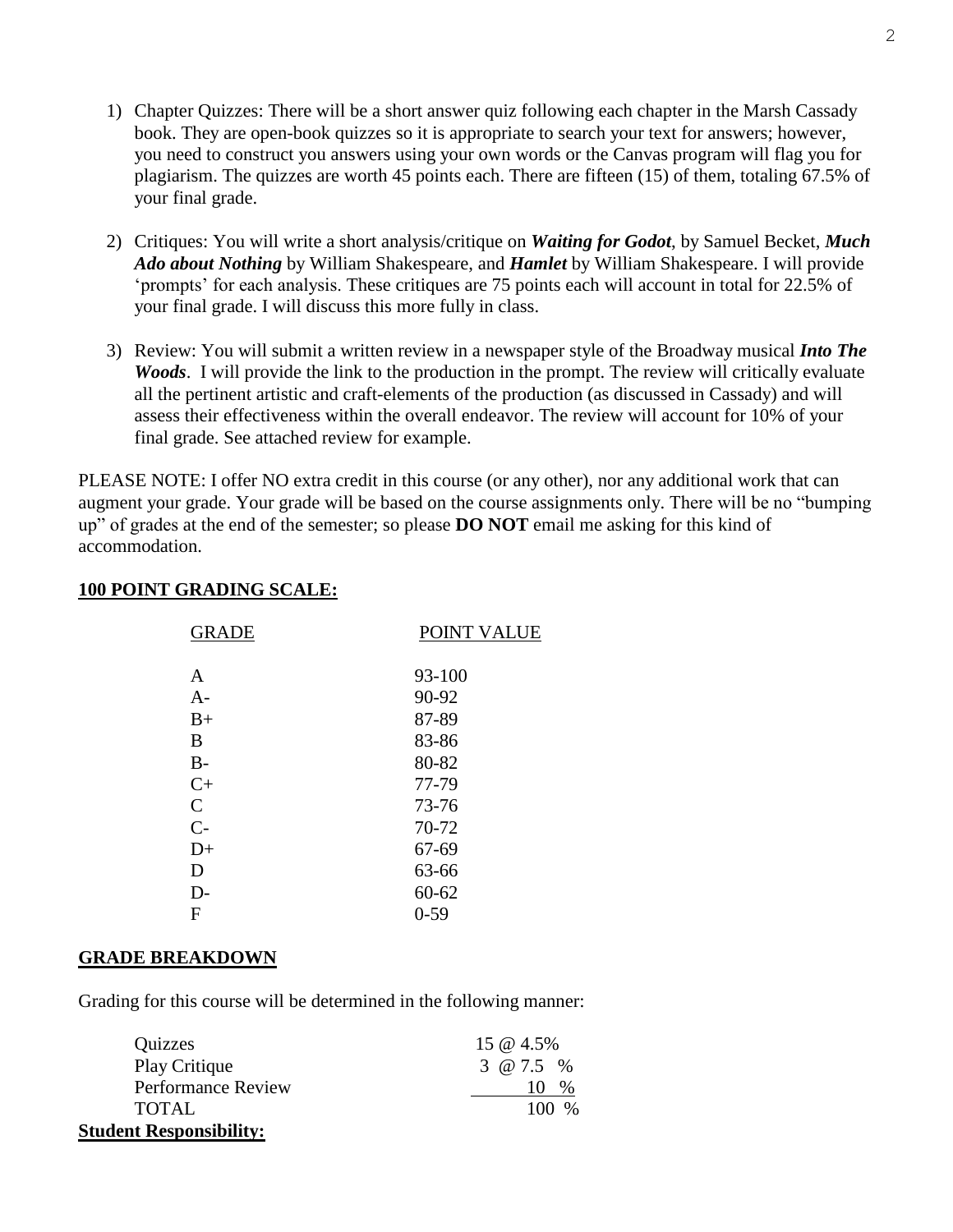*It is the student's responsibility to maintain his/her class schedule. Should the need arise to drop this course (personal emergencies, poor performance, etc.), you, the student, not me, the professor, has the responsibility to follow through (provided the drop date meets the stated calendar deadline established by the university). Simply ceasing to turn material in or failing to follow through to arrange for a change of registration (drop/add) will result in a grade of F on the official transcript.*

# **COURSE SCHEDULE**

| Date  | <u>Topic</u>                    | <b>Assignment</b> |             |
|-------|---------------------------------|-------------------|-------------|
| 8/18  | Course orientation and overview | <b>Syllabus</b>   | <b>ZOOM</b> |
| 8/20  | Chapter 1                       | Quiz 1            |             |
| 8/27  | Chapter 2                       | Quiz 2            |             |
| 9/3   | Chapter 3                       | Quiz 3            |             |
| 9/10  | Chapter 4                       | Quiz 4            |             |
| 9/15  | <b>Much Ado About Nothing</b>   | <b>Critique</b>   |             |
| 9/17  | Chapter 5                       | Quiz 5            | ZOOM        |
| 9/24  | Chapter 6                       | Quiz 6            |             |
| 10/1  | Chapter 7                       | Quiz 7            |             |
| 10/8  | Chapter 8                       | Quiz 8            |             |
| 10/13 | <b>Hamlet</b>                   | <b>Critique</b>   |             |
| 10/15 | Chapter 9                       | Quiz 9            | ZOOM        |
| 10/22 | Chapter 10                      | Quiz 10           |             |
| 10/29 | Chapter 11                      | Quiz 11           |             |
| 11/3  | <b>Waiting for Godot</b>        | <b>Critique</b>   |             |
| 11/5  | Chapter 12                      | Quiz 12           |             |
| 11/12 | Chapter 13                      | Quiz 13           | ZOOM        |
| 11/19 | Chapter 14                      | Quiz 14           |             |
| 11/24 | <b>Into the Woods</b>           | <b>Review</b>     |             |
| 12/1  | Chapter 15                      | Quiz 15           |             |

# **Sample Review**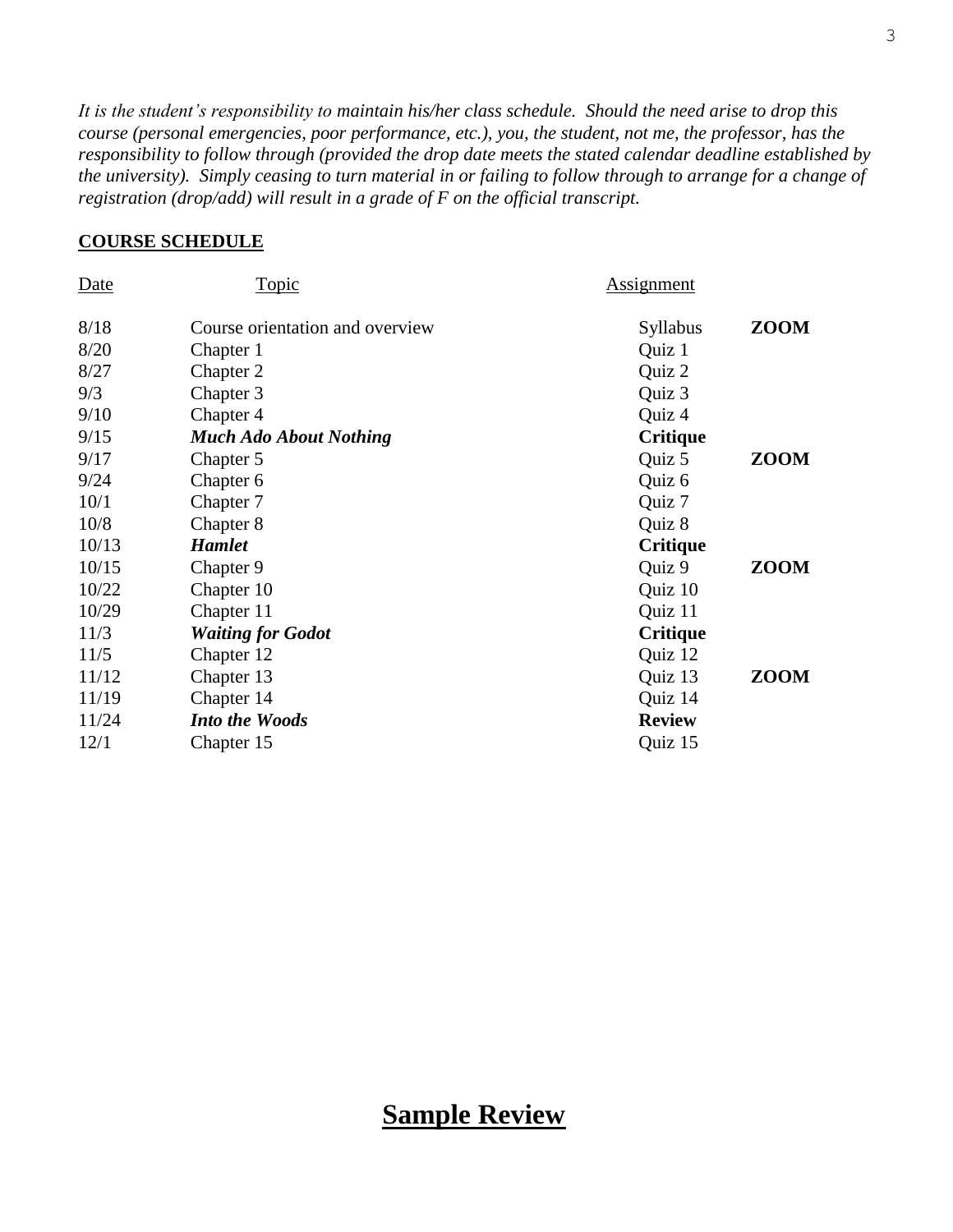Spit flew freely, vocal chords strained, and veins stood out on the actors' necks as they skillfully delivered the demanding text, but the inner life seemed lacking at Wednesday night's performance of Edward Albee's *Who's Afraid of Virginia Woolf*, at the San Diego Repertory's Lyceum Stage.

Albee's first great success, *Woolf*, debuted in 1962, changing the face of American theatre. A psychologically compelling tale of alcohol-saturated disillusionment and dysfunction in the middle-American family, the play has often elicited adjectives such as "gut-wrenching," "excoriating," "shattering," and "stunning;" however, the adjective that perhaps best describes the Rep's current production of *Woolf* is . . . competent.

Ellen Crawford, Mike Genovese, Peter Friedrich, and Carla Harting, who play (respectively) Martha, George, Nick, and Honey, are competent, capable, skillful, and even proficient in their presentation of the material. Their diction is excellent, volume is never a problem in the cramped-feeling Lyceum black-box space; the pace seems to be what the play demands, but in the end one is left oddly cold by the sum total—not shattered, not drained, not really even thoughtful, but . . . what is a fitting description . . . entertained? Perhaps it is that a generation has passed and what was once shocking is now passé; or perhaps we as an audience are desensitized by the radical familial dysfunction that defines our current culture. But what is more likely is that Todd Salovey's by-the-numbers direction created a mild disconnect, a barrier between the actors' skilled recitation of the text and the inner life that must be present to give it the power that lies dormant in Albee's written word.

Three of the four performers (Crawford, Genovese, and Friedrich) suffer most from this malaise of competence. Their mouths, faces, and bodies go through the proper motions; they portray anger at the necessary moments, they yell when the scene calls for it; they are "hitting the marks" demanded by the script, but it feels like just that—hitting predictable marks determined by pedestrian directorial choices. The rising action rises because the script says it must, not because the actors have tapped into the truths beneath these character's tormented lives. The only antidote for this malaise is found in Carla Harting's portrayal of Honey. Harting is compelling in her shocked but manipulative simplicity. She has discovered the essence of Honey—perhaps the true beneficiary of the play's exorcism, and the hope for the next generation—and she plays her with a subtle nuance.